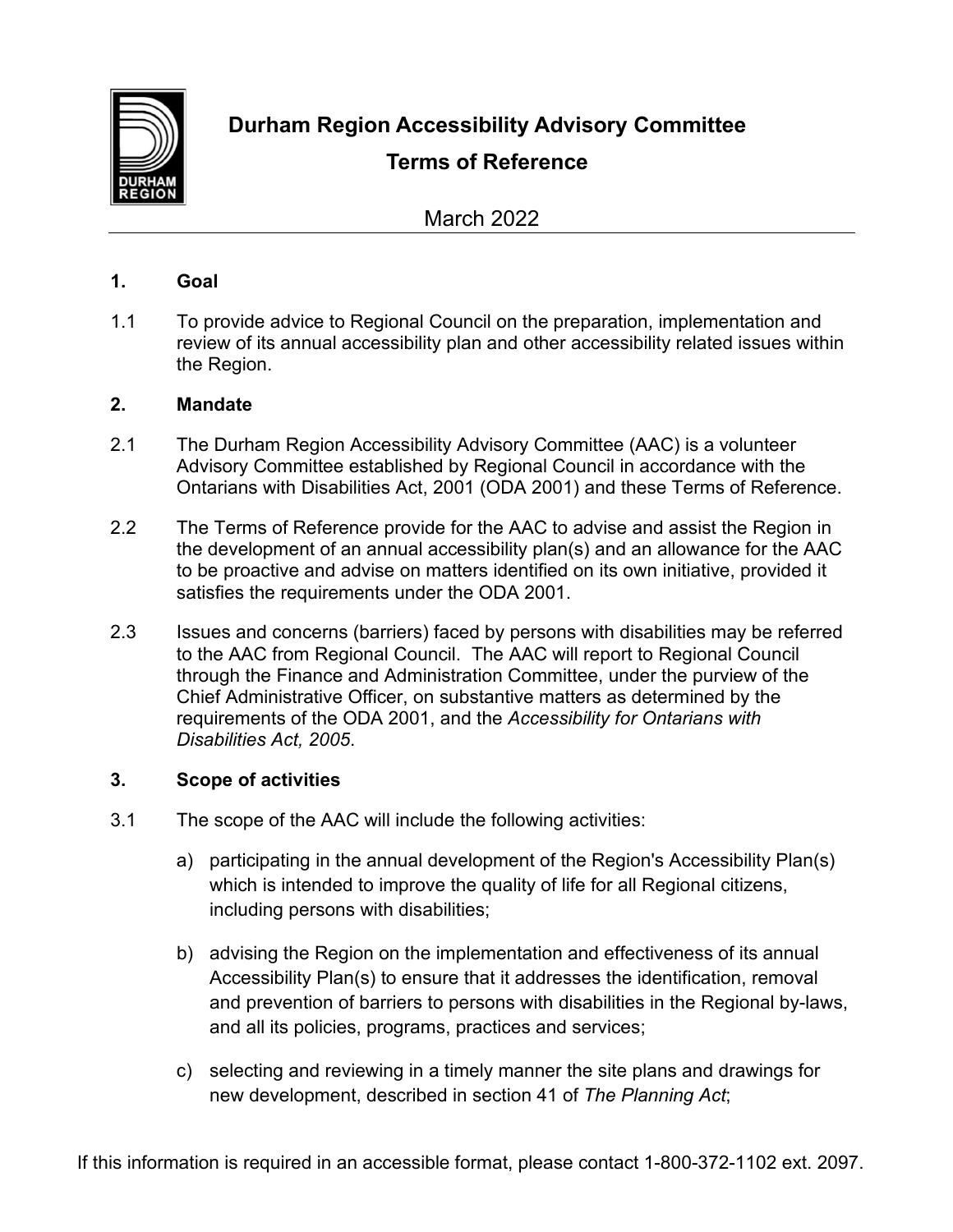- d) reviewing and monitoring existing and proposed procurement policies of the Region for the purpose of providing advice with respect to the accessibility for persons with disabilities to the goods or services being procured; and
- e) reviewing access for persons with disabilities to buildings, structures and premises (or parts thereof) that the Region purchases, constructs, significantly renovates, leases or funds.

# **4. Composition**

- 4.1 The AAC will comprise up to eleven voting members in total. The majority of members shall be persons with a disability as defined by the ODA 2001. An eleven person committee may typically be comprised as follows:
	- a) Six members shall be persons with disabilities. These Committee members shall be representative of gender, ethnicity and different types of visible and invisible disabilities noted in the ODA 2001;
	- b) Five members shall be persons who may not have a disability. These members shall be comprised of:
		- one member of Regional Council,
		- two citizen members of which one member shall be a family member of a disabled person, and
		- two members who are professionals from the stakeholder community.
- 4.2 Membership shall be a 4-year term corresponding with the term of Regional Council. However, citizen members shall continue to serve until their replacements are appointed by Regional Council. If a member chooses to resign, the Region will seek a replacement in accordance with Section 5.
- 4.3 At the discretion of the AAC, non-attendance at three consecutive meetings will be sufficient grounds for replacement.
- 4.4 The AAC shall strive to maintain a high level of relevant technical expertise and competence in disability issues within its membership.
- 4.5 The AAC may establish Project Teams and/or Working Groups as deemed necessary to address specific issues; noting that secretariat services will not be provided to these teams/groups. These Project Teams/Working Groups shall draw upon members from the AAC as well as staff support/outside resources as deemed necessary. The Chair of a project team/working group shall be a voting member of the AAC.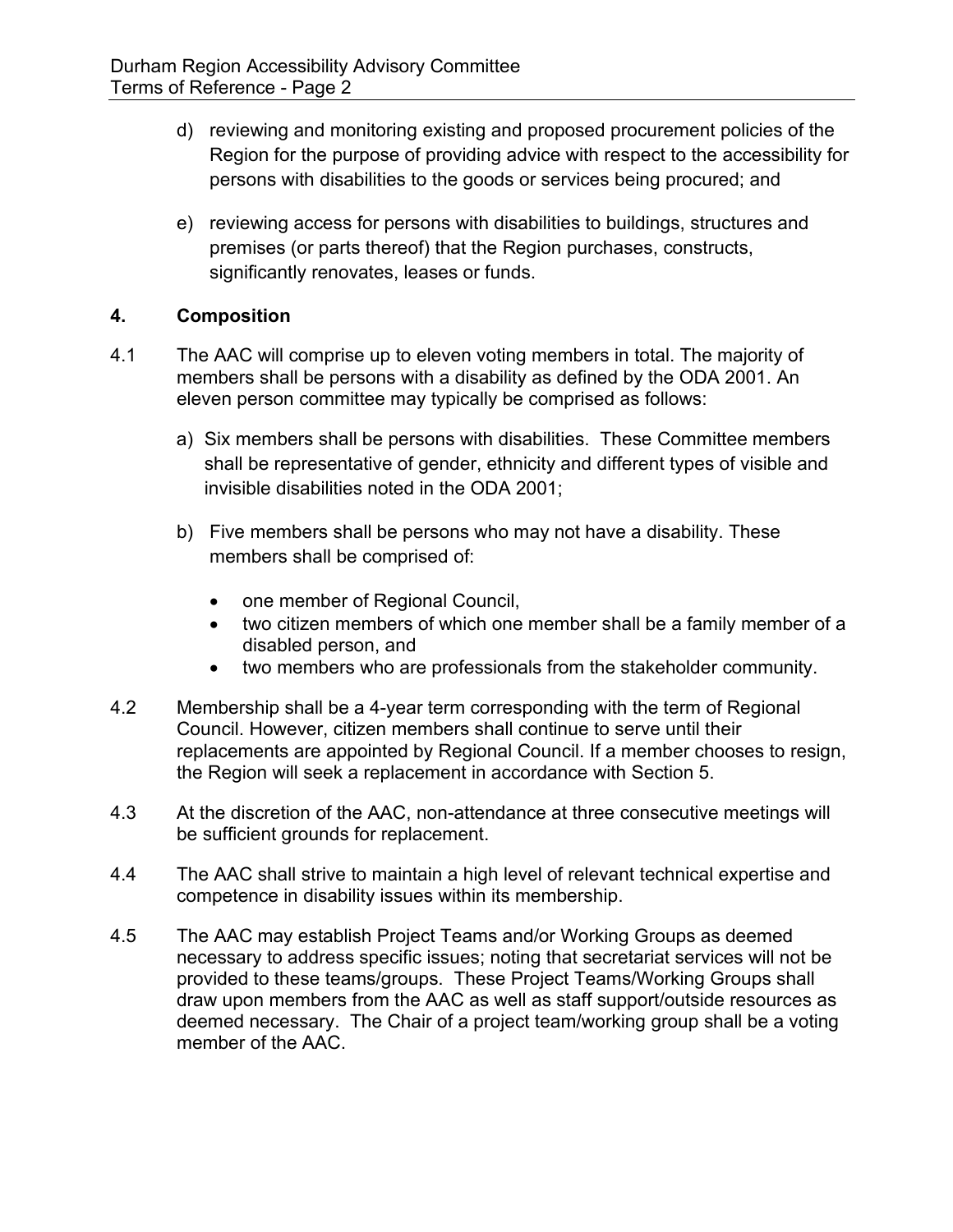### **5. Membership selection**

- 5.1 Durham Region will place an advertisement seeking individuals interested in volunteering for appointment to the AAC. Interested individuals will be required to submit an application form to the Regional Clerk outlining their interest and qualifications.
- 5.2 The CAO's office shall contact appropriate agencies and community organizations and invite individuals to volunteer for the AAC. Interested individuals will be required to submit an application form to the Regional Clerk and provide a brief resume outlining their interest and qualifications.
- 5.3 The CAO's office will review the applications received and recommend individuals for appointment to the AAC. Members shall be chosen for their special expertise, experience, dedication and commitment to the mandate of the Committee.
- 5.4 All members of the AAC shall be appointed by the Finance and Administration Committee and Regional Council.
- 5.5 Regional Council shall appoint a representative to the AAC from the members of the Finance and Administration Committee.
- 5.6 In the case of a vacancy, the approach described in Section 5 will generally be followed.

#### **6. Officers**

6.1 A chair and a vice-chair will be elected annually by the membership of the AAC. The Corporate Services – Legislative Services Division representative will chair the inaugural AAC meeting for the voting process.

# **7. Support services**

- 7.1 The Chief Administrative Officer (CAO) or designate shall serve as staff liaison to the AAC. The staff liaison will provide administrative, procedural and technical support to the AAC and will utilize the staff support group noted in Section 7.2 as deemed necessary.
- 7.2 A staff support group will be provided as required by the AAC. The initial support group shall be comprised of the following, noting that the lead is a member of the CAO's office; Legislative Services, Finance, Corporate Services - Human Resources and Information Technology, Works, Planning & Economic Development, Legal, Social Services, Police, Durham Emergency Management, and Corporate Communications Departments.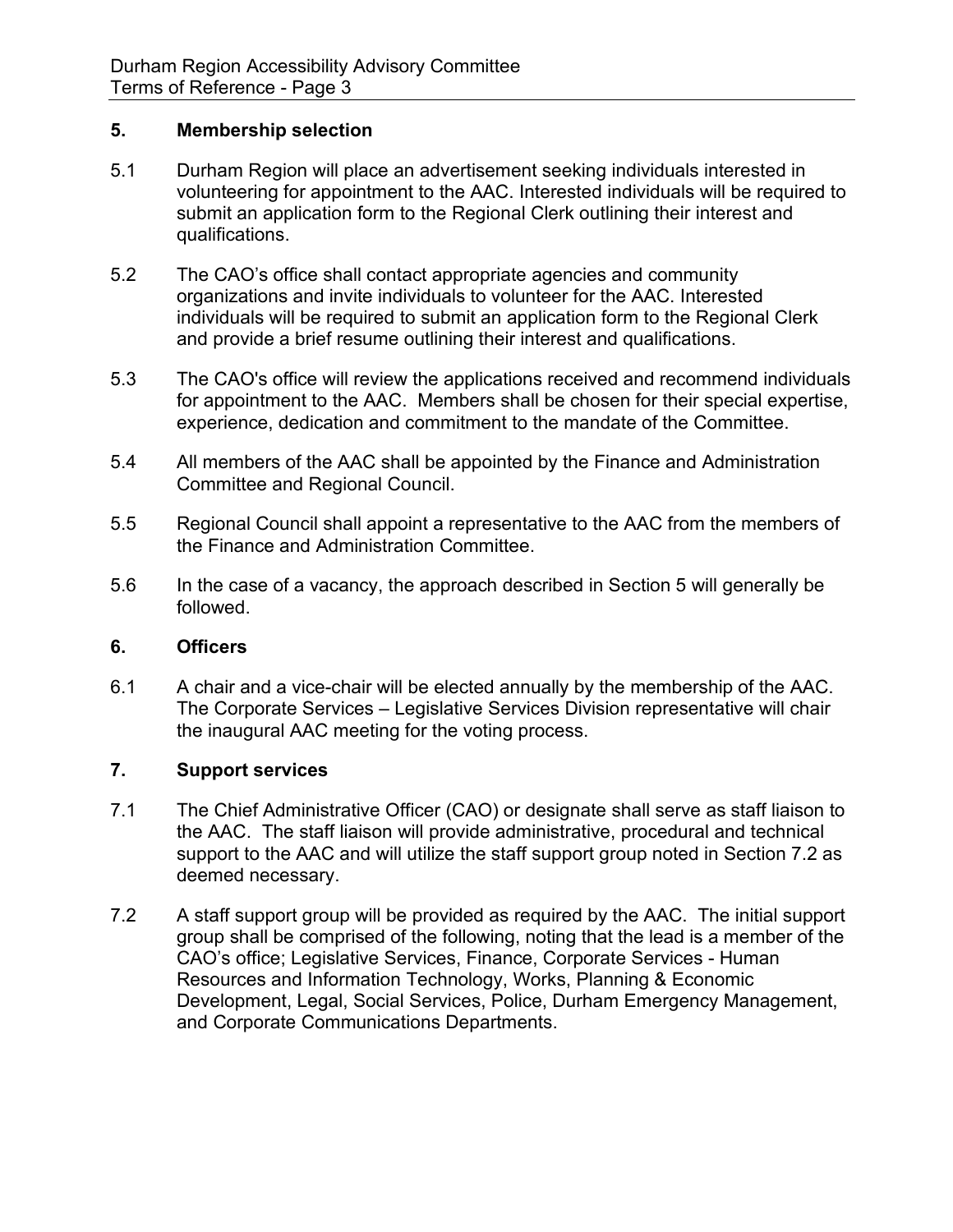- 7.3 The staff liaison will co-ordinate all requests for advice from the AAC, through meeting agendas. AAC responses to such requests shall be co-ordinated by the staff liaison through the Finance and Administration Committee to Regional Council.
- 7.4 The Region will provide secretarial and other support services. Regional Council will provide a budget to cover the operational expenses of the AAC and this budget will be administered by the CAO's office.

## **8. Meetings**

- 8.1 The AAC will meet six times per year (January, March, May, June, September and November) in a designated Regional meeting room. The AAC will establish a meeting schedule at its inaugural meeting, taking into account the business needs and the schedule of Regional Committees/Council. Special meetings may be held at the call of the Chair.
- 8.2 Quorum for AAC meetings shall be a majority of the sitting AAC members.
- 8.3 All meetings will be open to the public. As a formal Advisory Committee to the Region, the AAC is subject to the Regional Procedural By-law, unless otherwise specified in the Terms of Reference.

### **9. Delegations at committee meetings**

9.1 Any person(s) wishing to appear before the AAC as a delegate must submit a request to the staff liaison in the CAO's office, advising of the topic or item to which they wish to speak. All requests for delegations must be received at least one week prior to the meeting to ensure that the delegation is included in the agenda. Any person wishing to address the AAC as a delegate, who has not previously arranged to do so, may be granted permission to do so only by Committee resolution.

#### **10. Minutes and agenda**

- 10.1 The minutes of each AAC meeting will be amended as necessary and approved at the following meeting. The unapproved minutes will be circulated to members of Council as part of the Council Information Package prepared by the Regional Clerk.
- 10.2 The AAC agendas will be prepared by the staff liaison and/or the Legislative Services Division, with input from the AAC chair or vice-chair, and other AAC members. Agendas will be distributed the week prior to upcoming meetings.